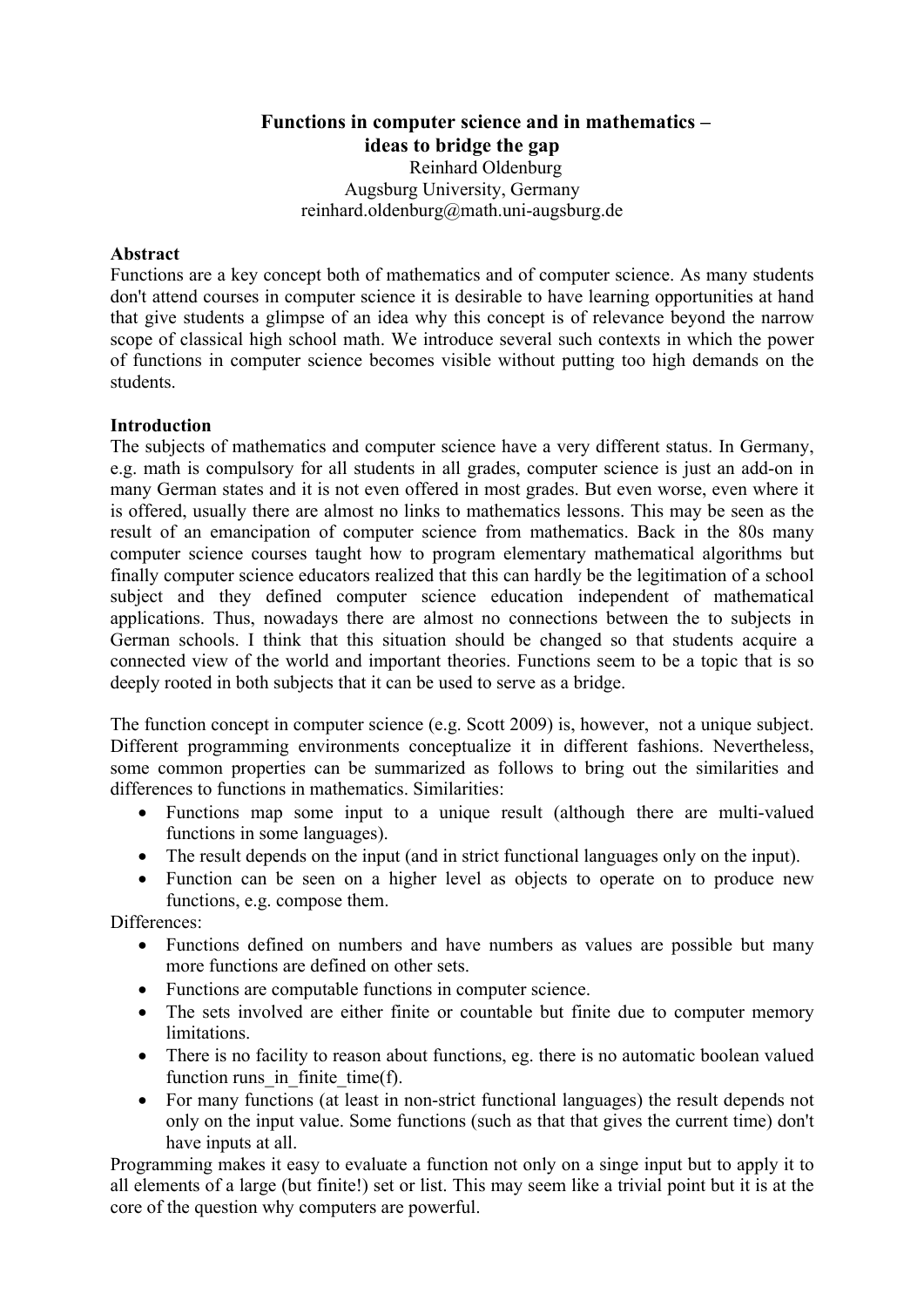A superficial characterization may be that in math functions are of theoretical interest, in computer science of practical interest. To broaden this view which is in fact too narrow, we show first theoretical and formal aspects of functions in computer science and later on demonstrate the practical relevance of functions in math - when they are applied. And for this application computer science is a fundamental tool.

Functional thinking concerns all thinking with regards to functions, variation and covariation of quantities and dependencies (e.g. Smith (2008)). In school it is mostly realized by the investigation of patterns (finding sequence of values) and by covariational thinking (e.g., "as *x* increases by one, *y* increases by three" (from Smith 2009)). Thus math courses mainly deal with the subset of function from numbers to numbers (which are represented by expressions, takes and graphs). Yet, there should be more to functions than this. There could be more, as we shall see.

### **Sound synthesis**

In our first attempt to extend functional thinking we introduce functions of time that describe the variation of air pressure – more commonly known as sound. Sound waves passing a certain position in space (say one man's ear) change the pressure in a somewhat periodic way. A pure tone of frequency 440Hz is described by the function  $0.5 \cdot \sin(2\pi \cdot 440 \cdot t)$  where the 0.5 gives the amplitude (e.g. the volume). The Java applet http://myweb.rz.uniaugsburg.de/~oldenbre/webAU/index.html allows to enter such expressions and to hear what they describe. The range of the time variable tis from  $0$  to some specified maximum, e.g. 2 (seconds), i.e.  $t \in [0,2]$ . Then  $0.5 \cdot t \cdot \sin(2\pi \cdot 440 \cdot t)$  is a sound that gets louder over time and  $0.5 \cdot \sin(2\pi \cdot (440 + 200 \cdot t) \cdot t)$  is one that gets higher during the 2-second interval. What sound is encoded by  $sin(2\pi \cdot (500 + 200sin(3 * t)) \cdot t)$ ?

This basic example shows two typical operations: synthesis (given the idea of a how a sound may be structured (such as "becoming louder") finding a functional expression) and analysis (given a function, imagine how the sound defined by it is). Modelling and realizing (or demodeling) are this interwoven.

### **Digital Image processing**

Digital images are encoded as a matrix of pixels. For grey scale images each pixel is characterized by a single number, its brightness (see e.g. (Burger&Burge 2011), (Oldenburg 2006)). Thus, a grey scale digital image is exactly the same as a matrix in mathematics. One may apply a function to each entry to increase or decrease brightness, contrast or even to turn an image to its negative. This involves only easy algebra. However, usually one has to write programs to do this. To eliminate this difficulty I wrote some Java applets that are accessible on my web page http://myweb.rz.uni-augsburg.de/~oldenbre/webBV/index.html to overcome this problem. Students can perform various operations by specifying the mathematics transformation functions. Examples are shown below in Fig. 1 and 2.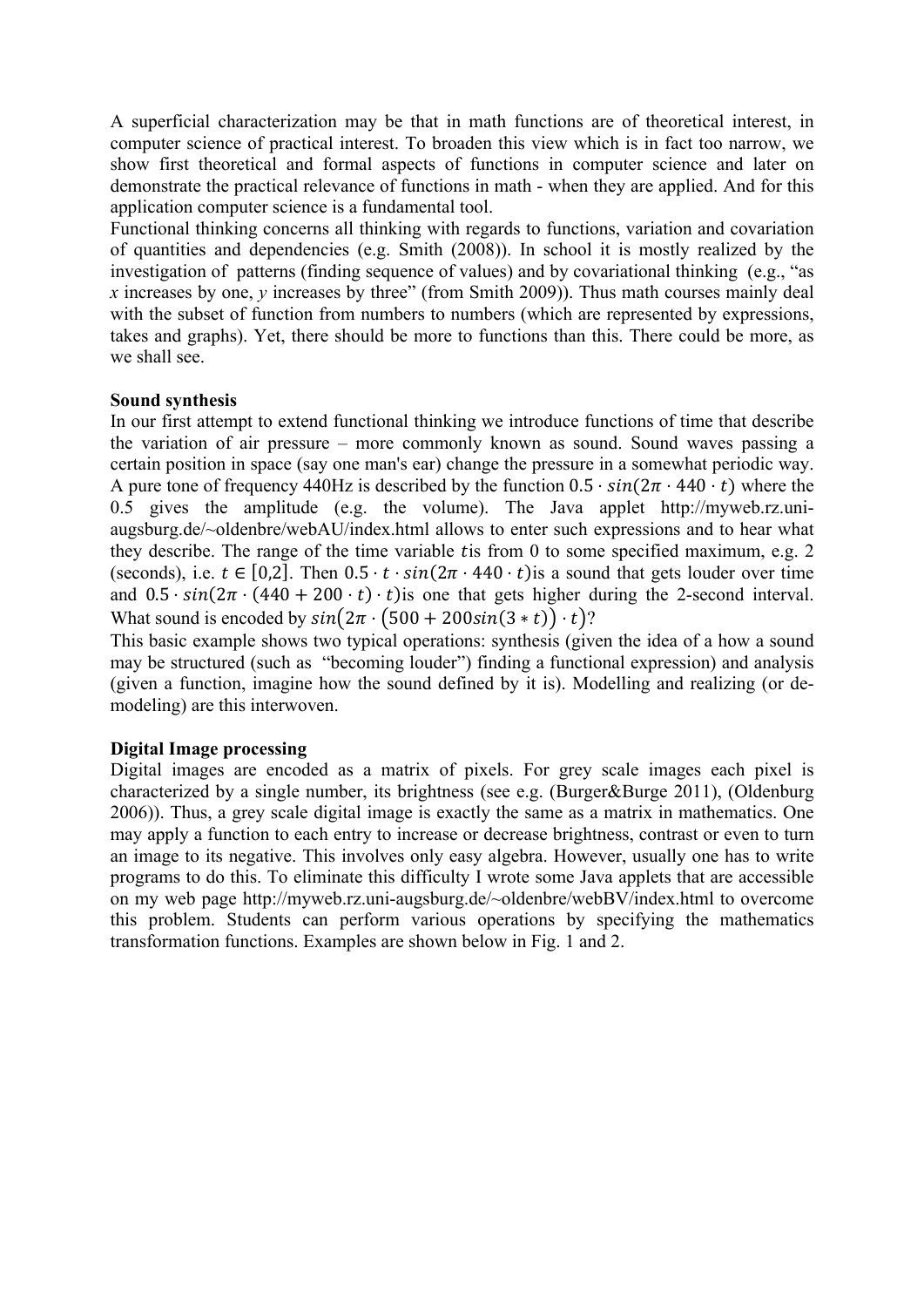

Fig 1: An Applet to transform the brightness of pixels according to a function



Fig 2: Example of a calculated local displacement

There are three types of operations accessible:

- Point operations: The only transformation in this case is to change the colour information of pixels. For grey scale images with brightness values from 0 (black) to 255 (white) one just defines a map that gives the new brightness in terms of the old one. An expression like  $x + 50$  makes the image brighter while  $x/3 + 100$  reduces the contrast. The functions defined by these expressions are applied simultaneously to all pixels in the image. For color images one hast to define functions of three variables  $(r, g, b)$  (red, green, blue) that gives the new colour information. The function  $(r, g + 20, b)$ slightly enhances the green component. By mixing colours various effects can be achieved.
- Geometrical transformations: One may leave the colour information as it is but move the pixels by specifying transformation. A pixel with coordinates  $(x, y)$  may move to  $(x, y + 30 * sin(x/50))$ resulting in a waved image (Fig. 2). Of course, more simple things like translations, dilations and rotations can be realized as well.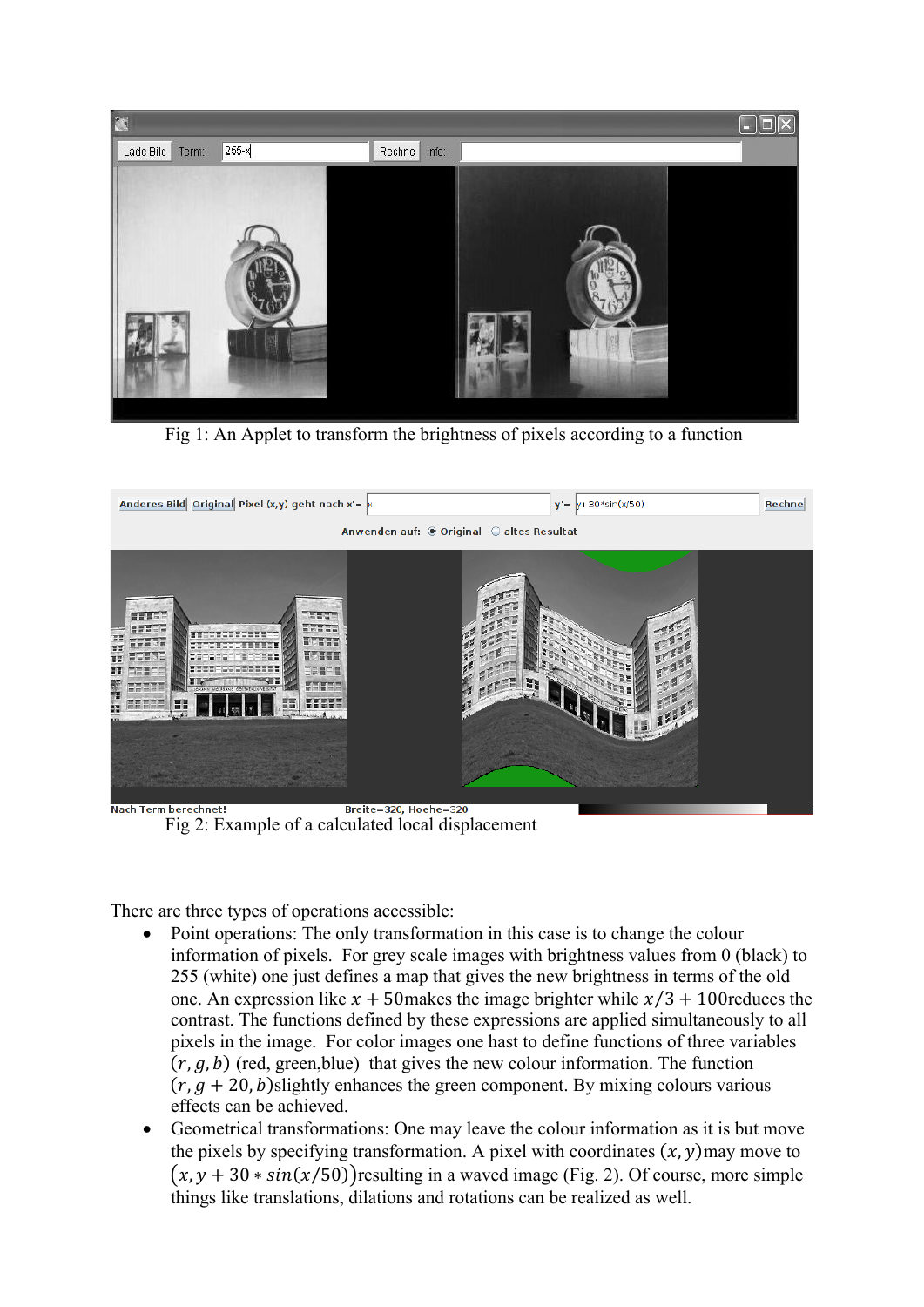• Image combination: Starting from two images (of the same size to make life a bit simpler) one may produce new ones e.g. by simply adding colour values. This results in composition of both pictures.

As with sound the functional view on images allows to synthesize and to analyse functions. However, it need some getting used to. A teacher said that he hardly recognized functions in this. Students, however, are much more direct, simply using the tool and thereby doing math.

## **Digital Video processing**

Yet another transformation of functional thinking can be achieved by taking time as the domain of the function and images its range as it is possible with the applet http://myweb.rz.uni-augsburg.de/~oldenbre/webBV/index.html that takes the images from the computer's webcam (and hence requires the rights to do so, so that trying out may need some fiddling with different browsers and their settings). Functions of time are very commonplace, e.g. the temperature *T* varies in time *t* and this is easily written as a function  $T(t)$ . Unusual is the range: We associate an image  $B(t)$  to every moment in time. The variable t always stands for the current time (in seconds since the start of the applet).  $B(t-1)$ Gives the image taken at , now minus 1 second", i.e. 1 second back.  $B(t + 1)$  is not implemented due to limited abilities to predict the future.  $B(t/2)$ Gives pictures at half of the original speed, a slow down effect. Students can analyse what a given function expression will do to the video stream and the other way round they can synthesize a function that realizes some effect.

Here are some interesting functions to analyse:  $B(10 - t)$ ,  $B(5 + 5\sin(t))$ . For what values of *a* do some parts of the film produced by  $B(t + asin(t))$ go backwards in time? How much faster than the original are the fastest parts?

As described above, pictures may be pixel wise added or subtracted. This makes $B(t - 1)$  +  $B(t)$ or  $(B(t-1) + B(t))/2$  to show nice effects. Maybe even more summands may look good. The difference is of special interest:  $B(t) - B(t - 1)$ or the difference quotient $(B(t) - B(t - 0.1))/0.1$ . This shows where changes in the image occurred. The derivative thus is kind of change detector: It differs from 0 when we have great changes. Using such methods astronomers are looking for super nova explosions. More down to earth one may realize an anti-theft system based on this.

It is worth comparing  $B(t/2)$  in this applet with the function graph if  $f(x/2)$ . How does the similarity express itself?

A mathematics lesson based on this may open the eyes that with a bit more of math and with fast computers one may automatically manipulate "live" images from some event, e.g. one may automatically remove unwanted statements from banners of the participants of a demonstration, as an example.

The examples up to now may run under the header of "the role of mathematics in the information and communication society". I think that it is an important goal to make students aware of the importance of math in all the digital tools that are omni-present in our society. The applets above address only a very small range of this.

Now we leave this area and complement it with a very different aspect of functions.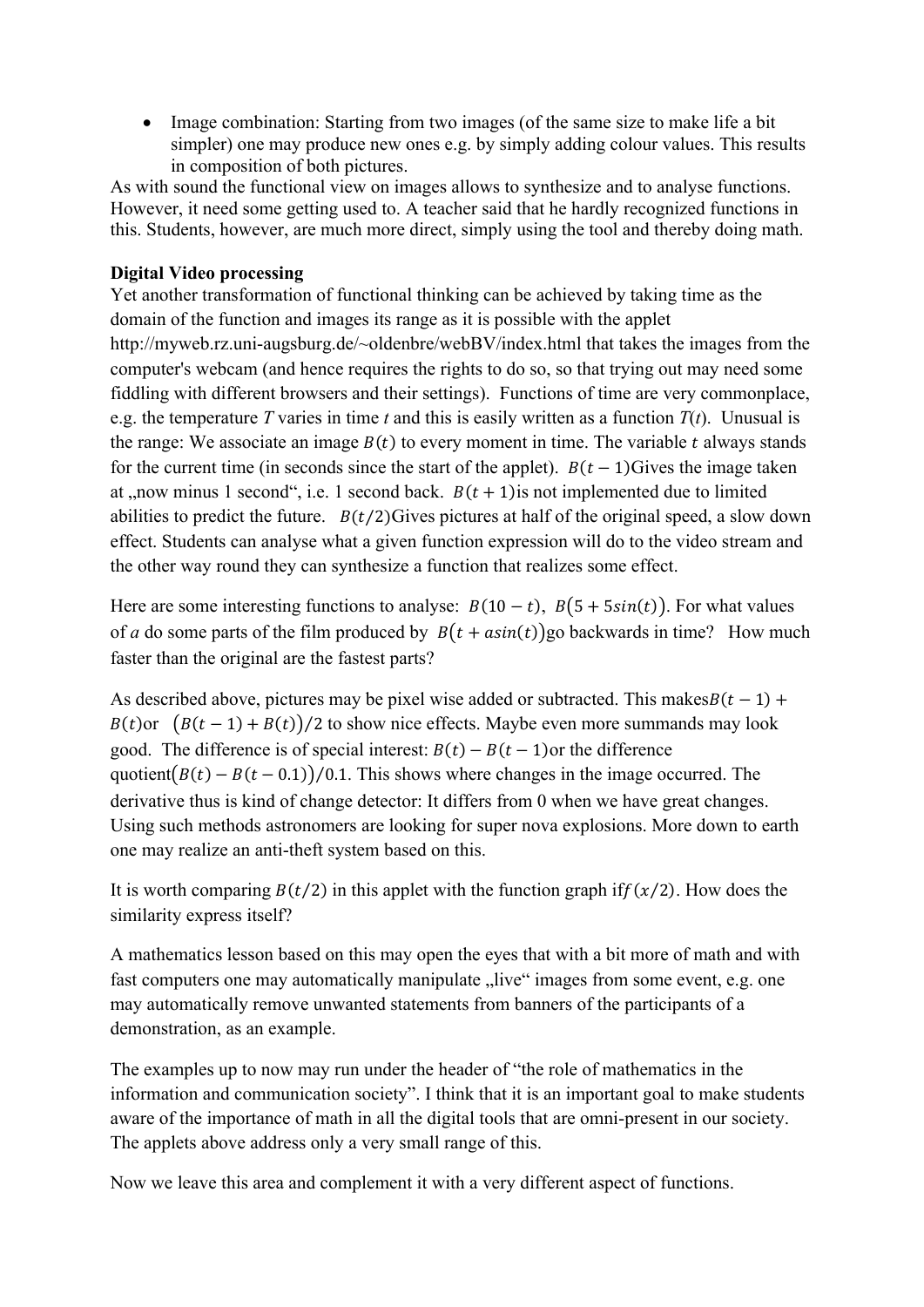### **Formal aspects**

This section makes two strong assumptions: That students have some proficiency in writing and reading programs in the Python language (which is, however, well suited for educational purposes, much more than e.g. Java) and that they are interested in a theoretical question: We show in a sketchy fashion how the theoretical construct of pure functions is sufficient to do all possible computations and moreover to create all objects that are computable at all!

In the Python programming language functions can be defines with the lambda key word as the following example shows:

```
>>> Plus1=lambda x: x+1
>>> Plus1(7)
\Omega
```
This concept of functions comes in handy at places where a function is to be passed to another functions as in the following example to calculate an integral:

```
>>> integral(lambda x: x*x, 0,1)
```
The somewhat strange name lambda is due to a theory by Chruch, the so called lambda calculus (Michaelson 2011). In this calculus, lambda is the only things that exists from the beginning. All other things like numbers, lists, loops, etc are all defined in terms of lambda. We shall give an idea of how this works.

First, we aim at reducing the if-then-else construct of programming languages to basic logical conjunctions. These conjunctions, and and or, are first taken from Python. Later on we will show how they can be implemented.

The iffunction to be defined will be in a purely functional fashion, i.e. we'll have an expression of the form if *condition* then *expr1* else *expr2*. This will be based on logical operators as realized in Python. They have the nice property that everything that is not false is interpreted as true. Furthermore, *a* and *b* gives *a* if *a* is False and *b* if *a* is true (because in the case of a being true, the whole statements value is the same as that of *b*). Similarly, *a* or *b* gives *a* if *a* is not False and *b* otherwise. With this, we can replace if *condition* then *expr1* else *expr2* by (*condition* and *expr1)* or *expr2.*

An example (% is the modulo operator, i.e. 12%5 gives 2):

```
>>> isEven=lambda x: (x%2==0 and 'yes') or 'no'
>>> isEven(8)
'yes'
>>> isEven(9)
'no'
```
The factorial of a number can now be defined:

```
>>> fact=lambda n: (n==1 and 1) or n*fact(n-1)
\gg fact(6)
720
```
All loops can be reduced to recursion. This may not be convenient, but it is possible.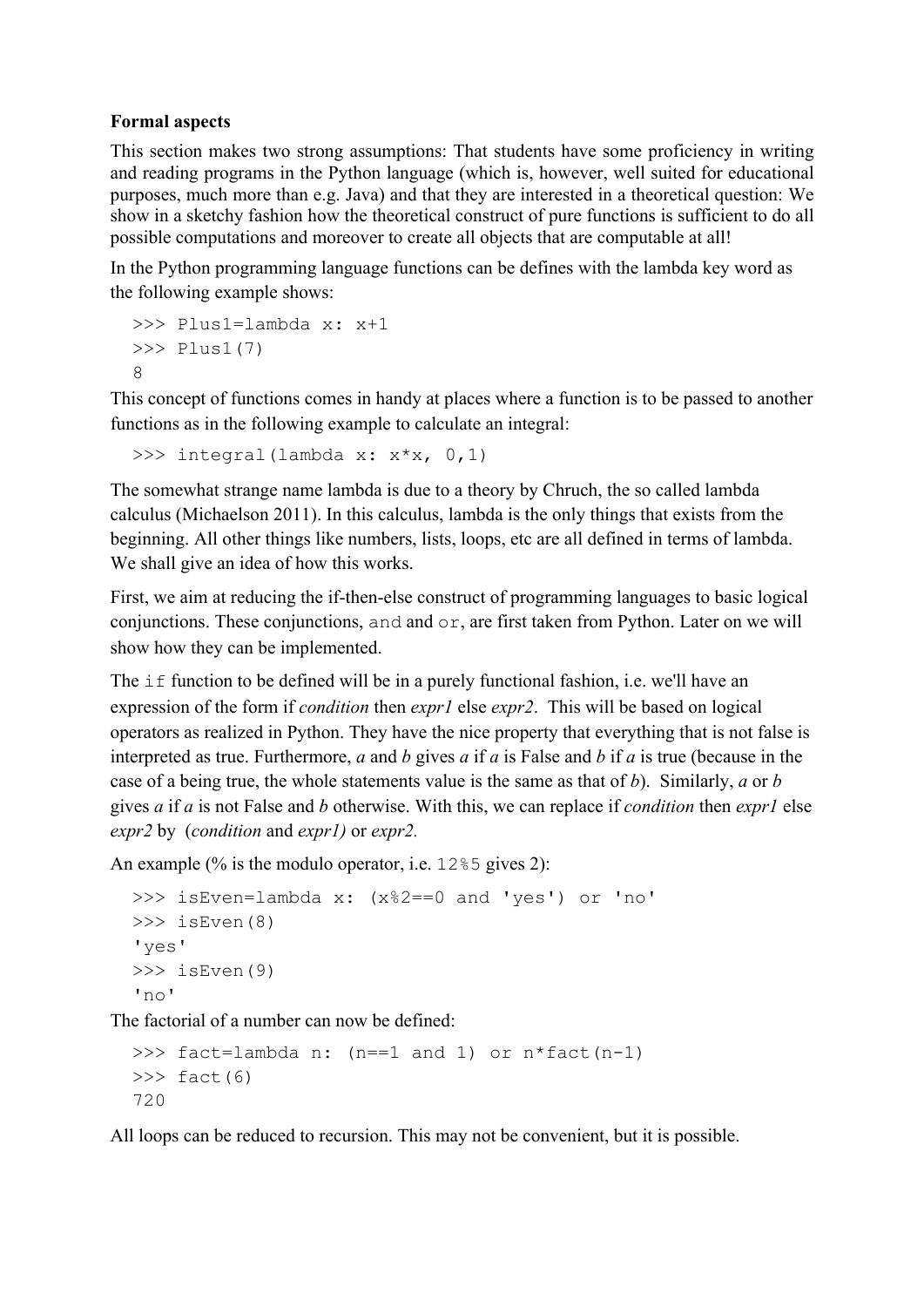Up to now we have used boolean constants, numbers and operations from Python. Next we show that these can be defined in terms of lambda as well. True is simply a function of two alternatives which chooses the first one.

```
myTrue= lambda x,y: x
myFalse= lambda x,y: y
myAnd=lambda x, y: x(y, x)myOr=lambda x,y:x(x,y)
myNot=lambda x:x(myFalse,myTrue)
myIf=lambda p,x,y:p(x,y)
```
So myTrue is the function that give its first argument, and myFalse gives its second and the working of myAnd and myOr are the same as the behaviour of its Python equivalent explained above. Lets define a conversion function to bring things into human readable form:

```
def asString(a): # convert back to Python objects
     if a==myTrue: return "TRUE"
     if a==myFalse: return "FALSE"
```
Now we can test deMorgans law:

```
for a in [myFalse,myTrue]:
     for b in [myFalse,myTrue]:
        L=myNot(myOr(a,b)) R=myAnd(myNot(a),myNot(b))
         print("a="+asString(a)+" b="+asString(b)+
            " not(a or b) = "+asString(L) +
            " not(a) and not(b) ="+asString(R))
```
The output of this program is

```
'a= FALSE b= FALSE not(a or b) = TRUE not(a) and not(b) = TRUE'
'a= FALSE b= TRUE not(a or b)= FALSE not(a) and not(b)= FALSE'
'a= TRUE b= FALSE not(a or b)= FALSE not(a) and not(b)= FALSE'
'a= TRUE b= TRUE not(a or b)= FALSE not(a) and not(b)= FALSE'
```
The definition of numbers is done recursively along the lines of the Peano axioms by starting with the function that gives the identity function as zero and the successor of a function to be a function that iterates a given function one times more than its predecessor:

```
myZero=lambda f: lambda x: x
mySucc=lambda num: lambda f: lambda x: f(num(f)(x))
myAdd=lambda a,b: a(mySucc)(b) 
myMul=lambda a,b: lambda f: a(b(f))
myPot=lambda a,b: b(a)
myOne=mySucc(myZero)
myTwo=mySucc(myOne)
myThree=mySucc(myTwo)
```